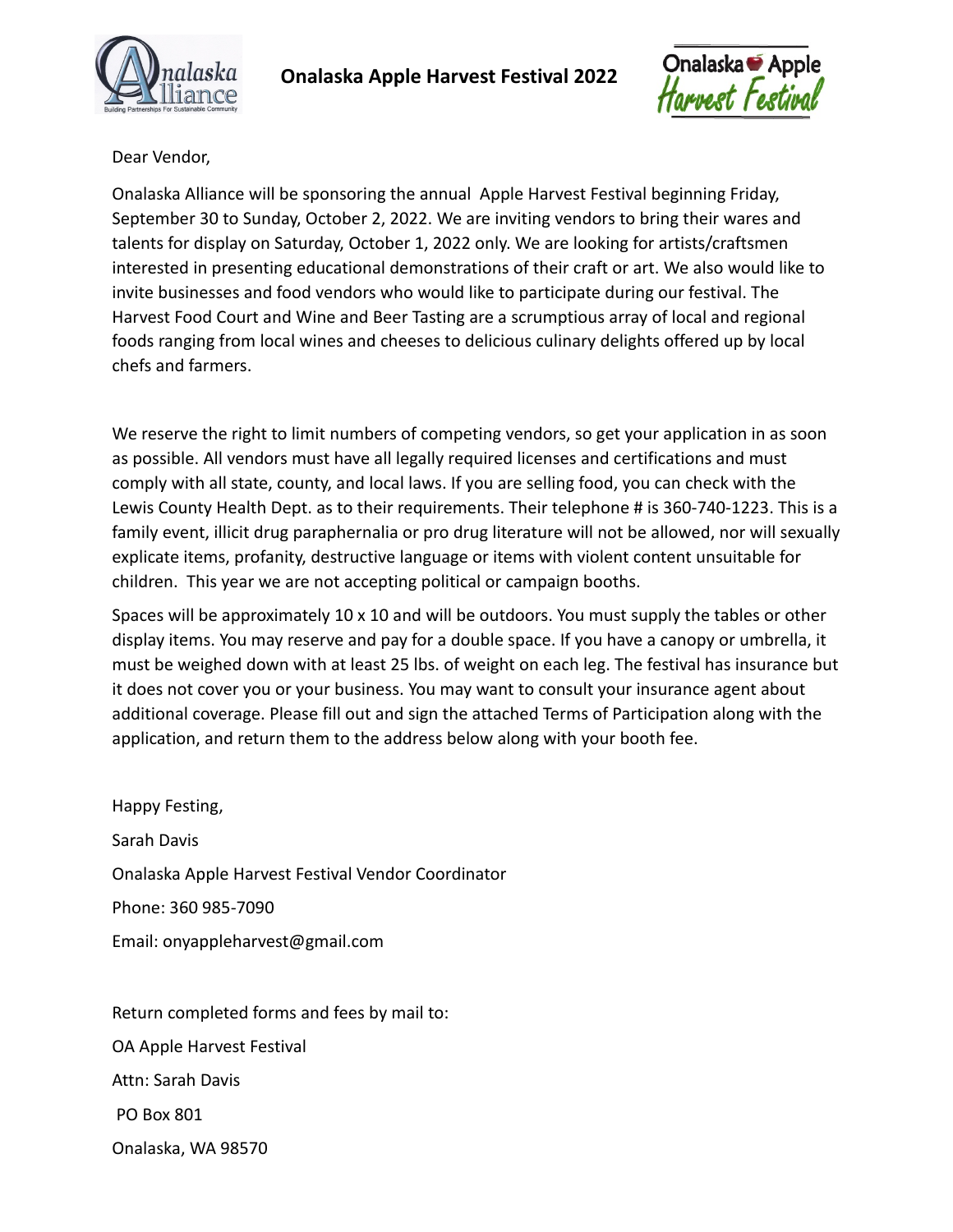## **Terms of Vendor Participation**

Festival hours are from 9am until 5pm.

Vendors should be set up and ready to greet the public by 9 a.m.

All Vendors must stay on premises until at least 4 p.m.

All booths will be outside on concrete, grass or gravel, so please be prepared.

Booth structure must be adequate to withstand wind and rain.

Vendors must be compliant with all Department of Health requirements.

\_\_\_\_\_\_\_\_\_\_\_\_\_\_\_\_\_\_\_\_\_\_\_\_\_\_\_\_\_\_\_\_\_\_\_\_\_\_\_\_\_\_\_\_\_\_\_\_\_\_\_\_\_\_\_\_\_\_\_\_\_\_\_\_\_\_\_\_

\_\_\_\_\_\_\_\_\_\_\_\_\_\_\_\_\_\_\_\_\_\_\_\_\_\_\_\_\_\_\_\_\_\_\_\_\_\_\_\_\_\_\_\_\_\_\_\_\_ \_\_\_\_\_\_\_\_\_\_\_\_\_\_\_\_\_\_\_

HOLD HARMLESS AGREEMENT: Vendor has been advised and understands the Policies of the Onalaska Apple Harvest Festival and is bound by the terms and conditions outlined in them. Vendor will sell only what is listed on this application.

Vendors are responsible for the quality and safety of what they sell. Vendor shall indemnify, keep and hold harmless the Onalaska Apple Harvest Festival, Onalaska Alliance, and all agencies the Onalaska Apple Harvest Festival has agreements with; from and against, any and all claims and demands, whether for injuries to persons, or loss of life, or damage to property, on or off the premises, arising out of the use or occupancy of the premises by vendor and shall defend at vendor's own expense any action brought against the Onalaska Apple Harvest Festival and any of the above mentioned organizations or any other person or organization with which Onalaska Apple Harvest Festival has a contractual relationship by vendor's acts or omissions.

Vendor Name (please print)

Signature Date